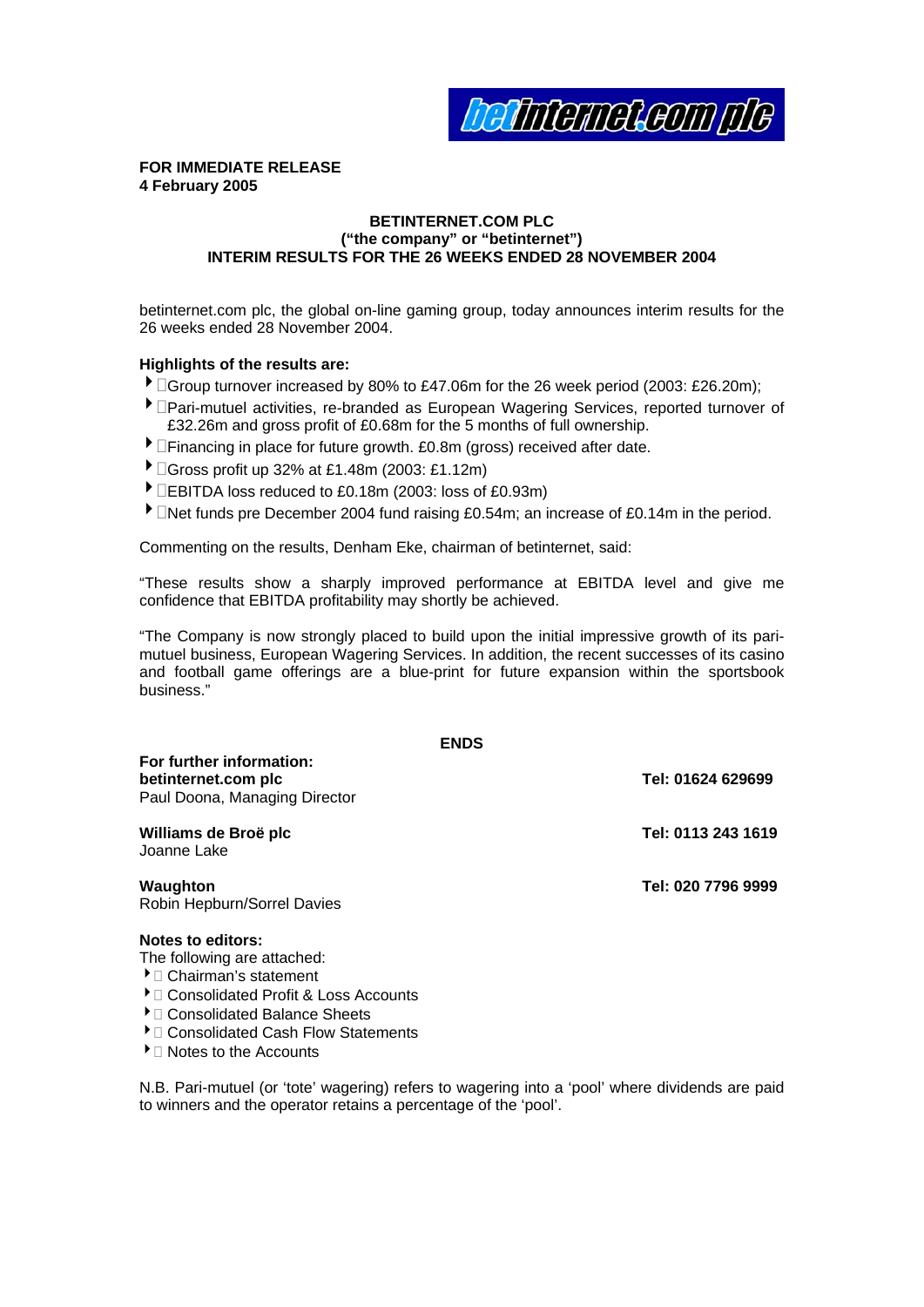#### **INTERIM RESULTS**

### **CHAIRMAN'S STATEMENT**

#### **Introduction**

Following the recent strategic review of its operations, your Company has taken appropriate steps to capitalise upon the opportunities available to it.

wager, making use of the wagering platform, multi-currency and technical services that the Company provides. The board considers that European Wagering Services Limited, its newly re-branded parimutuel business, and owner of the Isle of Man totalisator hub, is uniquely placed to provide a global link between major track operators, content providers and customers who wish to

provides to its fixed-odds customers. The recent successes of its newly introduced casino and football game offerings are a blue-print for future business expansion. In addition, the Company continues to seek out further enhancements to the offering it

#### **verview of Results O**

During the period under review, group turnover showed an 80% increase to £47.06m (2003: £26.20m) and gross profit rose from £1.12m to £1.48m, an increase of 32%.

when it was not consolidated, was £35.07m, which compares with turnover of £45.03m for the entire 52 week period to 30 May 2004. The Company's pari-mutuel business traded well ahead of our expectations. The activity was fully consolidated from June 30, 2004, the date on which we acquired the outstanding 50% interest from US Off-Track. Turnover for the 26 week period, including the 4 week period

Gross profit from the operation rose to  $£0.75m$  for the entire period compared with  $£0.67m$  for the comparable period last year.

telephone activity; a reduction in unprofitable business lines and a stricter control of overhead, including marketing spend. The sportsbook operation continued to reflect our more cautious approach towards risk which characterised its performance in the second half of last year. Turnover at £14.80m was considerably less than the comparable period (£26.20m) and reflected a further reduction in

compared with 4.3% in the previous period, resulting in a gross profit of  $£0.80m$  (2003: £1.12m). As a result of these measures, the gross margin percentage, after duty, rose to 5.4%

show a sharply improved performance at EBITDA level with the loss reduced to £0.18m, compared to the previous period loss of £0.93m. Following a reduction in overheads of 19% to £1.66m (2003: £2.05m), the results therefore

After depreciation, an increased goodwill charge, share of profit of joint venture, and interest, the overall loss for the period was  $£0.72m$ , compared with  $£1.17m$  for the previous period.

#### **rospects P**

develop risk-free income streams to balance the unpredictable nature of fixed odds sports wagering. Your board is clearly focused on developing betinernet to become a leading technology solutions provider for the online gaming sector, maximising its market-leading technology to

business, European Wagering Services (formerly Euro Off-Track), and, in doing so, will seek to emphasise its expertise as a hub operator, in addition to its wagering operations. The Company is strongly placed to build upon the initial impressive growth of its pari-mutuel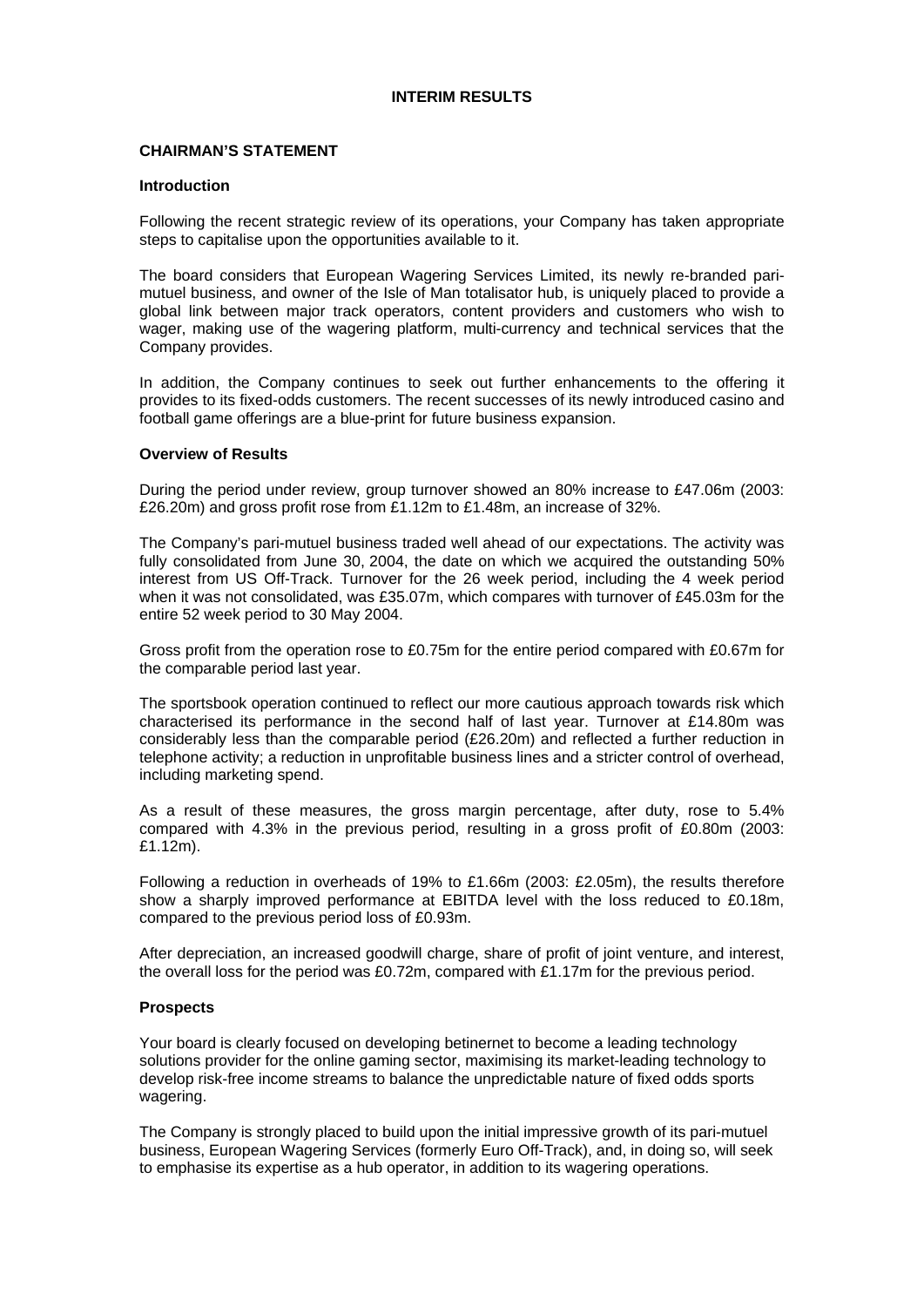The extensive range of host track contracts secured by the Company already provides customers with unrivalled opportunities to wager on US thoroughbred and greyhound content and therefore participate in the improved returns now available due to the recent elimination of US withholding tax.

customers, particularly on an international scale. South African horseracing is already proving to be an attractive component within our wagering portfolio and negotiations are at an The board's aim is to increase the breadth of the wagering opportunities available to its advanced stage with other international content providers.

Key to our ability to attract content providers to allow wagering through our totalisator, is their recognition that the Isle of Man is a well-regulated jurisdiction with the technical infrastructure and skill sets to support global wagering.

was in excess of \$6.2m. The Play Football game launched at the same time has had a similarly positive start. Similar opportunities involving sports gaming and gambling products Following the period end, the Company has widened its sports book offering with the launch of a live casino and football game. The initial results are extremely encouraging. In its first five weeks of operation, the total level of wagers placed in the Company's Play Live Casino are being actively pursued.

The directors strongly believe that the new strategic direction of the business provides major long-term opportunities and the Board remains confident that the Company will achieve its goal of becoming one of the leading providers of online gaming technology.

**Denham Eke hairman C**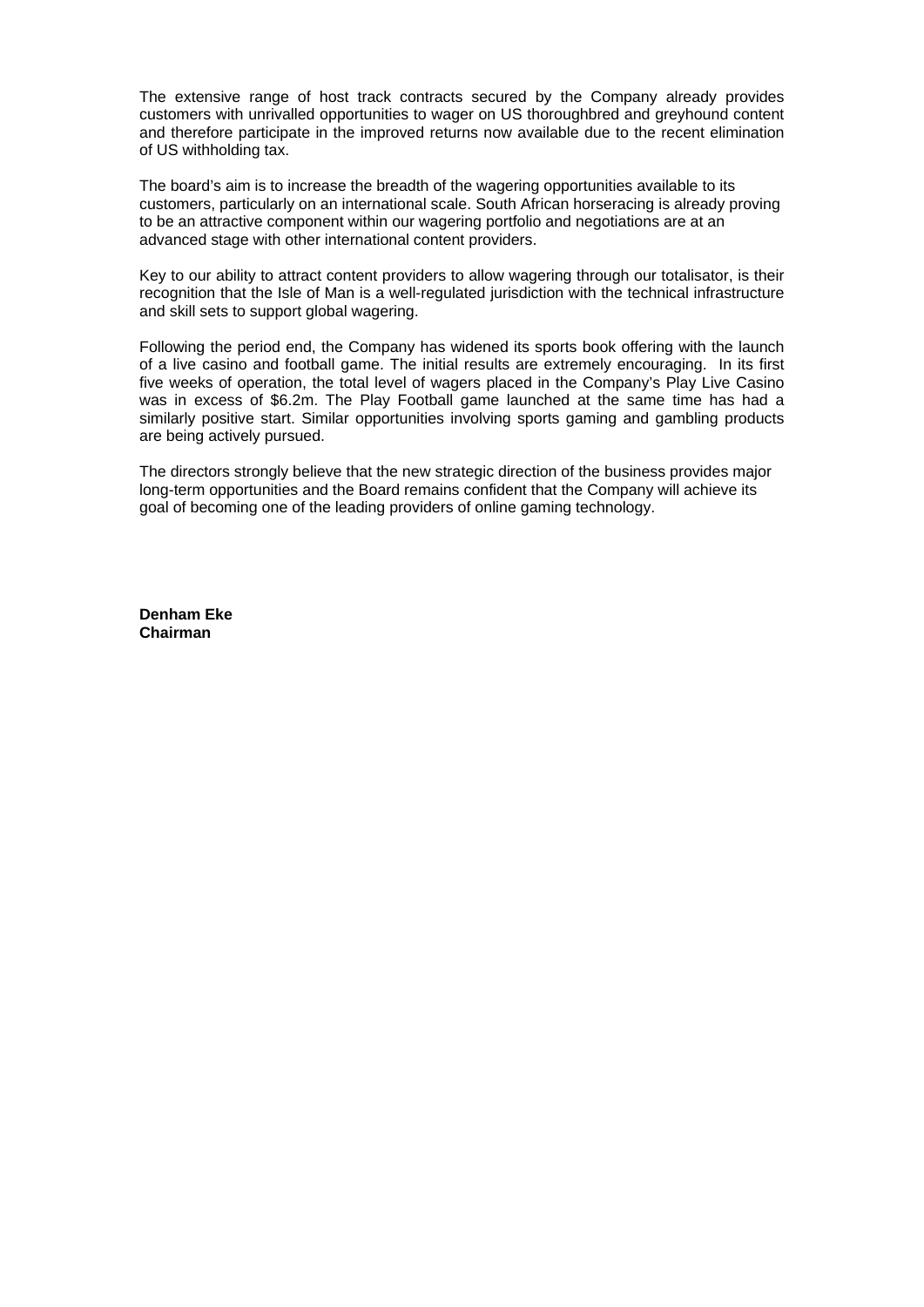## **CONSOLIDATED PROFIT AND LOSS ACCOUNT**

For the 26 weeks ended 28 November 2004

|                                                                             |              | <b>Unaudited</b> | Unaudited   | Audited     |
|-----------------------------------------------------------------------------|--------------|------------------|-------------|-------------|
|                                                                             |              | 26 weeks to      | 26 weeks to | 52 weeks to |
|                                                                             |              | 28 November      | 30 November | 30 May      |
|                                                                             |              | 2004             | 2003        | 2004        |
|                                                                             | <b>Notes</b> | £000             | £000        | £000        |
|                                                                             |              |                  |             |             |
| Turnover including share of joint venture<br><b>Betting stakes received</b> |              |                  |             |             |
| Pari-mutuel                                                                 | 6            | 32,264           |             |             |
| Sports betting                                                              |              | 14,800           | 26,196      | 45,494      |
| Joint venture                                                               | 6            | 1,402            | 14,566      | 22,513      |
|                                                                             |              | 48,466           | 40,762      | 68,007      |
|                                                                             |              |                  |             |             |
| Less share of joint venture turnover                                        |              | (1, 402)         | (14, 566)   | (22, 513)   |
| <b>Total group turnover</b>                                                 | 1            | 47,064           | 26,196      | 45,494      |
| <b>Cost of sales</b>                                                        |              |                  |             |             |
| Winnings paid and bets laid off                                             |              | (45, 558)        | (25, 054)   | (43,004)    |
| Betting duty paid                                                           |              | (29)             | (23)        | (53)        |
| <b>Gross Profit</b>                                                         | 1            | 1,477            | 1,119       | 2,437       |
| Administration expenses                                                     |              | (1,656)          | (2,049)     | (3,901)     |
| Earnings before interest, tax,                                              |              |                  |             |             |
| depreciation and amortisation                                               |              | (179)            | (930)       | (1, 464)    |
| Depreciation                                                                |              | (250)            | (300)       | (566)       |
| Amortisation of goodwill                                                    |              | (316)            | (109)       | (219)       |
| <b>Gross operating loss</b>                                                 |              | (745)            | (1, 339)    | (2, 249)    |
| Share of operating profit in joint venture                                  |              | 24               | 169         | 354         |
| Total operating loss including share of                                     |              |                  |             |             |
| joint venture                                                               |              | (721)            | (1, 170)    | (1, 895)    |
| Interest                                                                    |              | 1                | 3           | 1           |
| Loss on ordinary activities before and after                                |              |                  |             |             |
| taxation and retained loss for the period                                   |              | (720)            | (1, 167)    | (1,894)     |
|                                                                             |              |                  |             |             |
| Basic and diluted loss per share<br>(pence)                                 | 3            | (0.57)           | (1.00)      | (1.62)      |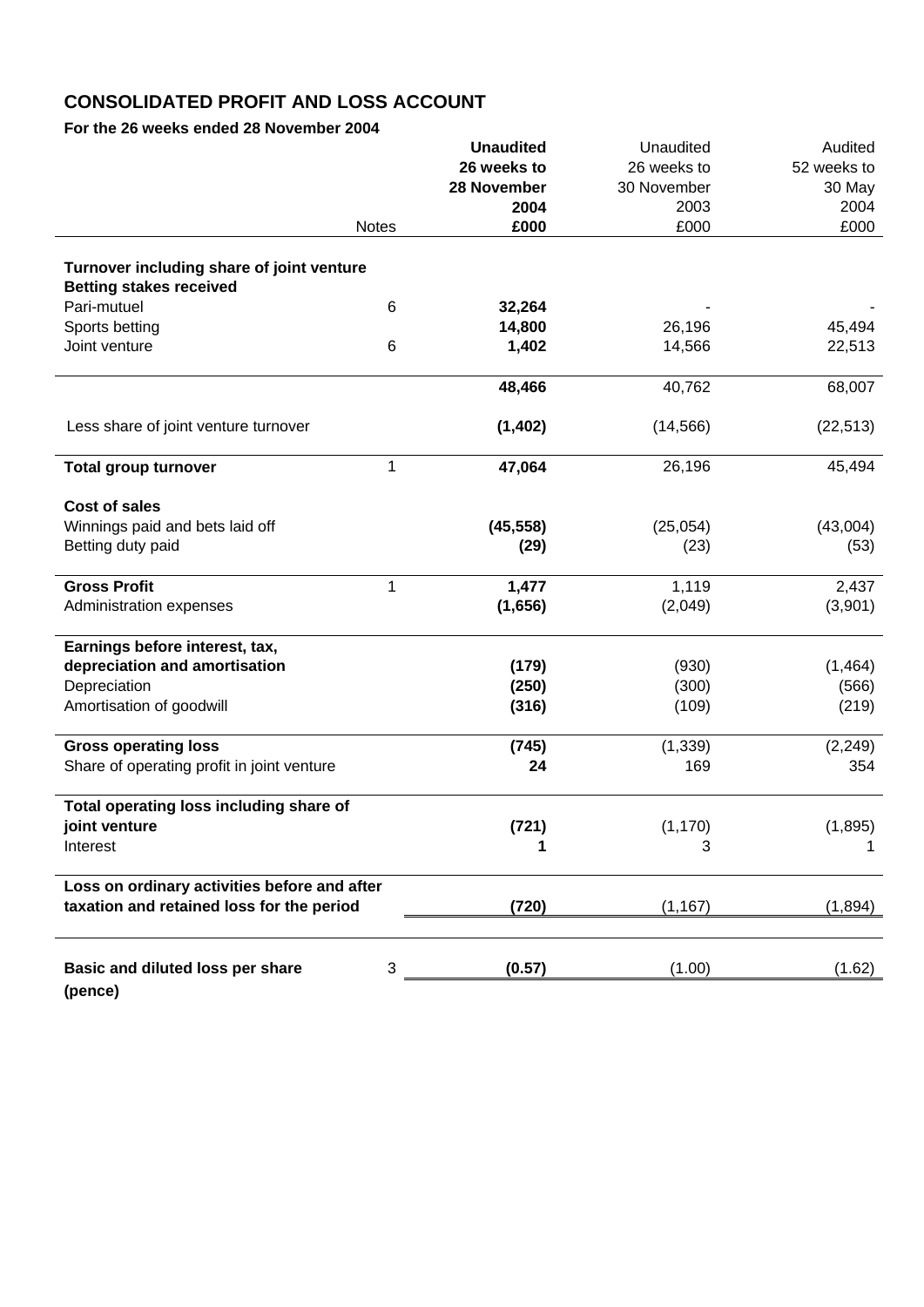# **CONSOLIDATED BALANCE SHEET**

**As at 28 November 2004** 

|                                       | <b>Unaudited</b> | Unaudited   | Audited  |
|---------------------------------------|------------------|-------------|----------|
|                                       | 28 November      | 30 November | 30 May   |
|                                       | 2004             | 2003        | 2004     |
|                                       | £000             | £000        | £000     |
| <b>Fixed assets</b>                   |                  |             |          |
| Intangible assets                     | 899              | 328         | 219      |
| Tangible assets                       | 482              | 743         | 620      |
|                                       |                  |             |          |
|                                       | 1,381            | 1,071       | 839      |
| <b>Current assets</b>                 |                  |             |          |
| <b>Debtors</b>                        | 619              | 1,161       | 851      |
| Cash at bank and in hand              | 583              | 781         | 444      |
|                                       | 1,202            | 1,942       | 1,295    |
| <b>Creditors:</b>                     |                  |             |          |
| Amounts falling due within one year   | (2, 176)         | (1, 484)    | (1, 517) |
| <b>Net current assets</b>             | (974)            | 458         | (222)    |
| Provision for liabilities and charges |                  |             |          |
| Investment in joint venture           |                  |             |          |
| Share of gross assets                 |                  | 390         | 446      |
| Share of gross liabilities            |                  | (765)       | (636)    |
| Share of net liabilities              |                  | (375)       | (190)    |
| <b>Net assets</b>                     | 407              | 1,154       | 427      |
| <b>Capital and reserves</b>           |                  |             |          |
| Called up share capital               | 1,254            | 1,167       | 1,167    |
| Share premium account                 | 7,541            | 6,928       | 6,928    |
| Profit and loss account               | (8, 388)         | (6,941)     | (7,668)  |
| <b>Equity shareholders' funds</b>     | 407              | 1,154       | 427      |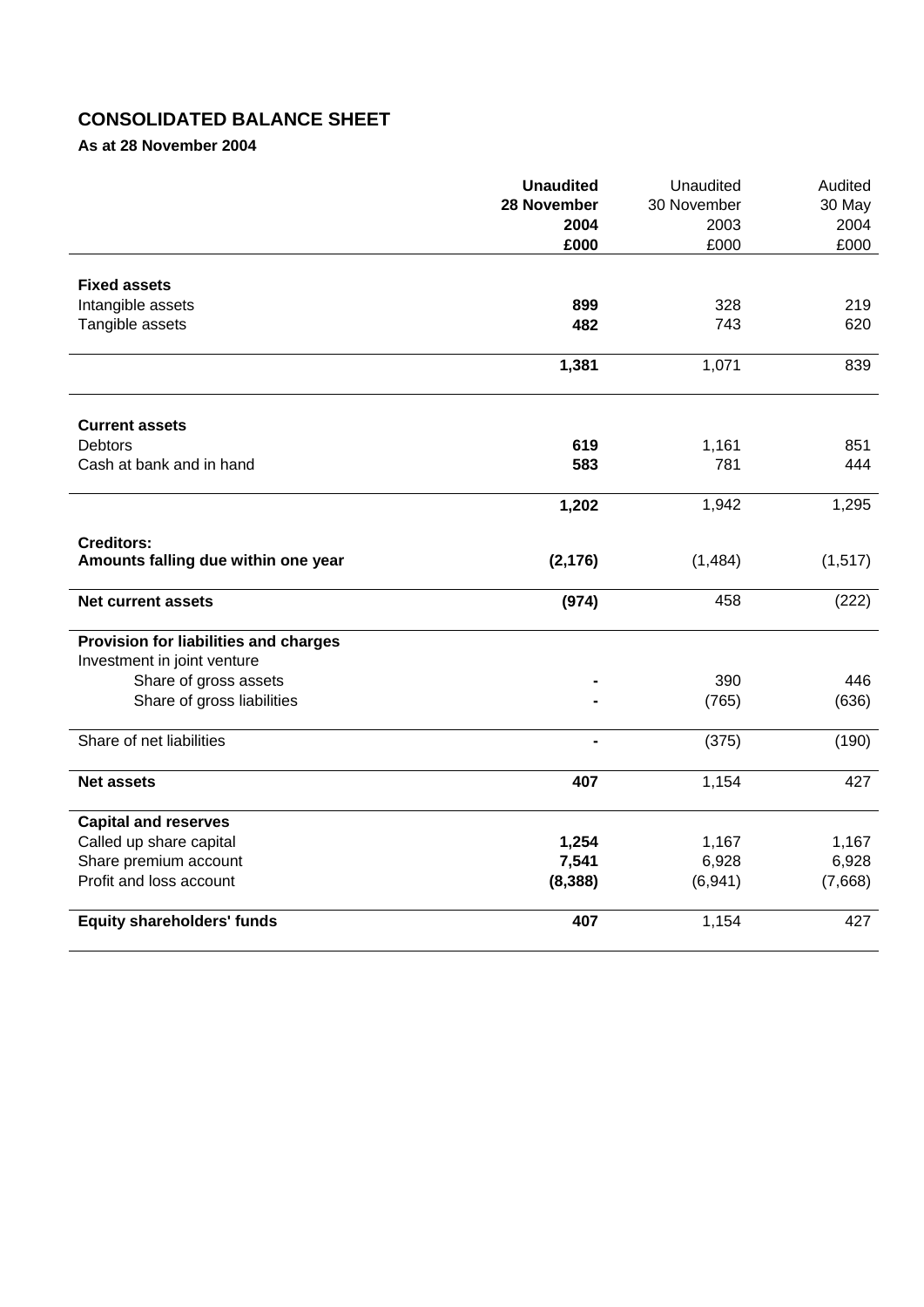# **CONSOLIDATED CASH FLOW STATEMENT**

**For the 26 weeks ending 28 November 2004** 

|                                                           |      | <b>Unaudited</b><br>26 weeks to | Unaudited<br>26 weeks to | Audited<br>52 weeks to |
|-----------------------------------------------------------|------|---------------------------------|--------------------------|------------------------|
|                                                           |      | 28 November<br>2004             | 30 November<br>2003      | 30 May<br>2004         |
|                                                           | Note | £000                            | £000                     | £000                   |
| Net cash outflow from operating activities                | 4    | (466)                           | (900)                    | (984)                  |
| Returns on investment and servicing of finance            |      | 1                               | 3                        | 1                      |
| Acquisition of tangible fixed assets                      |      | (10)                            | (128)                    | (345)                  |
| Cash assumed on acquisition of joint venture              |      | 414                             |                          |                        |
| Cash outflow before use of liquid resources and financing |      | (61)                            | (1,025)                  | (1,328)                |
| <b>Financing</b><br>Issue of convertible loan             |      | 200                             |                          |                        |
| Increase/(decrease) in cash for the period                | 5    | 139                             | (1,025)                  | (1,328)                |

| Reconciliation of net cash flow to movement in net funds |             |             |         |
|----------------------------------------------------------|-------------|-------------|---------|
|                                                          | 28 November | 30 November | 30 May  |
|                                                          | 2004        | 2003        | 2004    |
| <b>Note</b>                                              | £000        | £000        | £000    |
| Opening net funds                                        | 437         | 1.765       | 1,765   |
|                                                          |             |             |         |
| Increase/(decrease) in cash for the period               | 139         | (1,025)     | (1,328) |
| 5<br>Closing net funds                                   | 576         | 740         | 437     |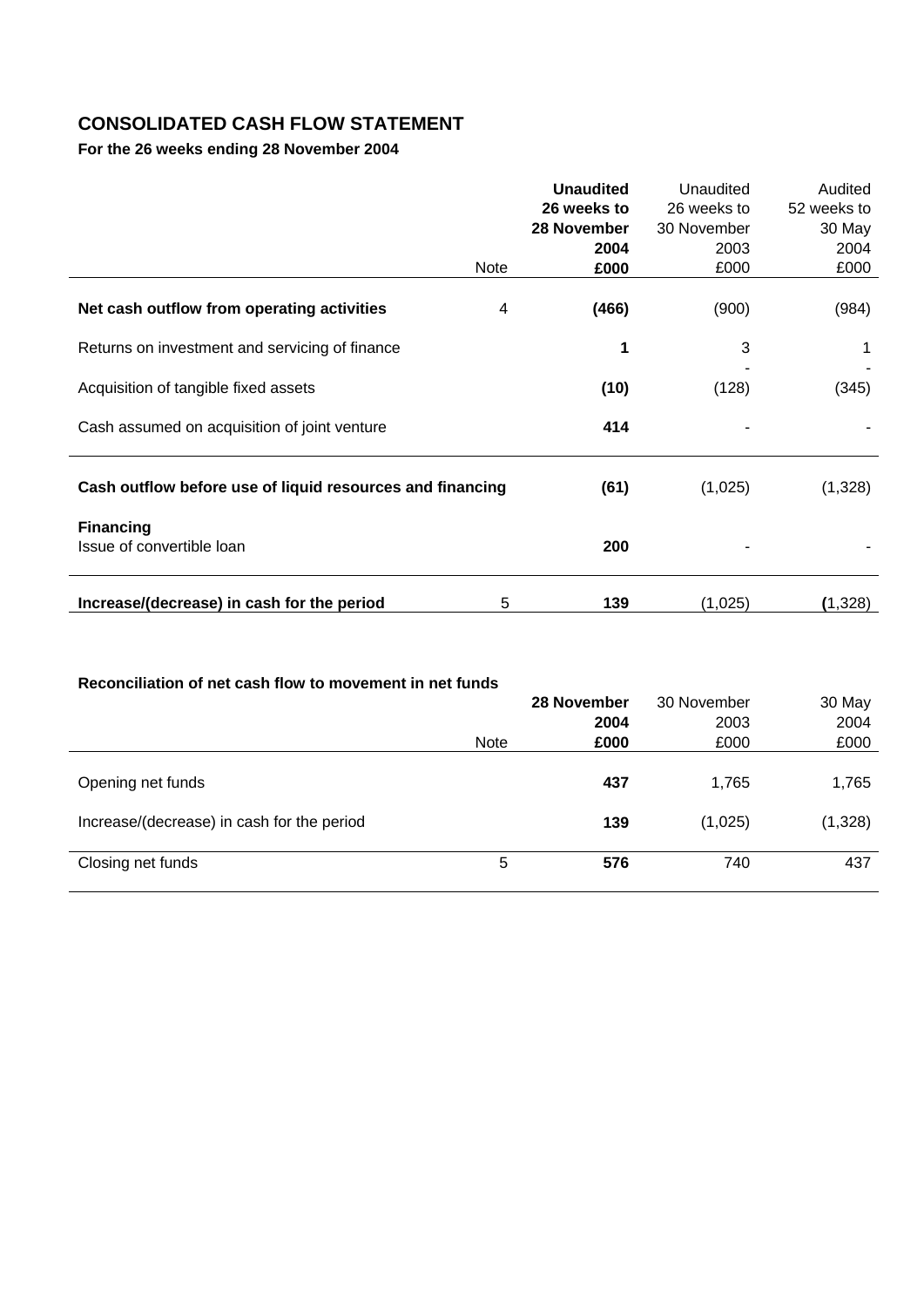## **NOTES TO THE ACCOUNTS**

## **For the 26 weeks ending 28 November 2004**

## **1 Segmental analysis**

|                                 | <b>Sports betting</b> | <b>Pari-mutuel</b> | <b>Total</b> |
|---------------------------------|-----------------------|--------------------|--------------|
| 26 weeks to 28 November 2004    | £000                  | £000               | £000         |
| Betting stakes received         | 14,800                | 32,264             | 47,064       |
| Winnings paid and bets laid off | (13,990)              | (31, 568)          | (45, 558)    |
| Betting duty paid               | (9)                   | (20)               | (29)         |
| Gross profit                    | 801                   | 676                | 1,477        |
| Margin                          | 5.4%                  | 2.1%               | 3.1%         |
|                                 |                       |                    |              |
|                                 | <b>Sports betting</b> | <b>Pari-mutuel</b> | <b>Total</b> |
| 26 weeks to 30 November 2003    | £000                  | £000               | £000         |
| Betting stakes received         | 26,196                |                    | 26,196       |
| Winnings paid and bets laid off | (25, 054)             |                    | (25,054)     |
| Betting duty paid               | (23)                  |                    | (23)         |
| Gross profit                    | 1,119                 |                    | 1,119        |

In the 26 week period to 30 November 2003, the pari-mutuel activity was undertaken in joint venture.

### **2 Taxation**

No provision is required due to the availability of losses brought forward.

#### **3 Loss per share**

The earnings per share calculation is based on the loss for the period after taxation and the weighted average number of shares in issue throughout the period. Calculations of loss per share is based on losses of £720,000 (2003: £1,167,000) and the weighted average number of ordinary being the equivalent of 125,448,127 (2003: 116,687,027) ordinary 1p shares. The diluted loss per share is the same as the basic loss per share as the adjustment to assume conversion of dilutive ordinary shares would decrease the loss per share.

## **4 Reconciliation of operating loss to net cash outflow from operating activities**

|                                                 | <b>Unaudited</b> | Unaudited   | Audited     |
|-------------------------------------------------|------------------|-------------|-------------|
|                                                 | 26 weeks to      | 26 weeks to | 52 weeks to |
|                                                 | 28 November      | 30 November | 30 May      |
|                                                 | 2004             | 2003        | 2004        |
|                                                 | £000             | £000        | £000        |
| Operating loss                                  | (745)            | (1, 339)    | (2, 249)    |
| Non cash impact of acquisition of joint venture | (787)            |             |             |
| Depreciation and amortisation charges           | 566              | 335         | 785         |
| Decrease in debtors                             | 232              | 450         | 760         |
| Increase/(decrease) in creditors                | 268              | (346)       | (280)       |
| Net cash outflow from operating activities      | (466)            | (900)       | (984)       |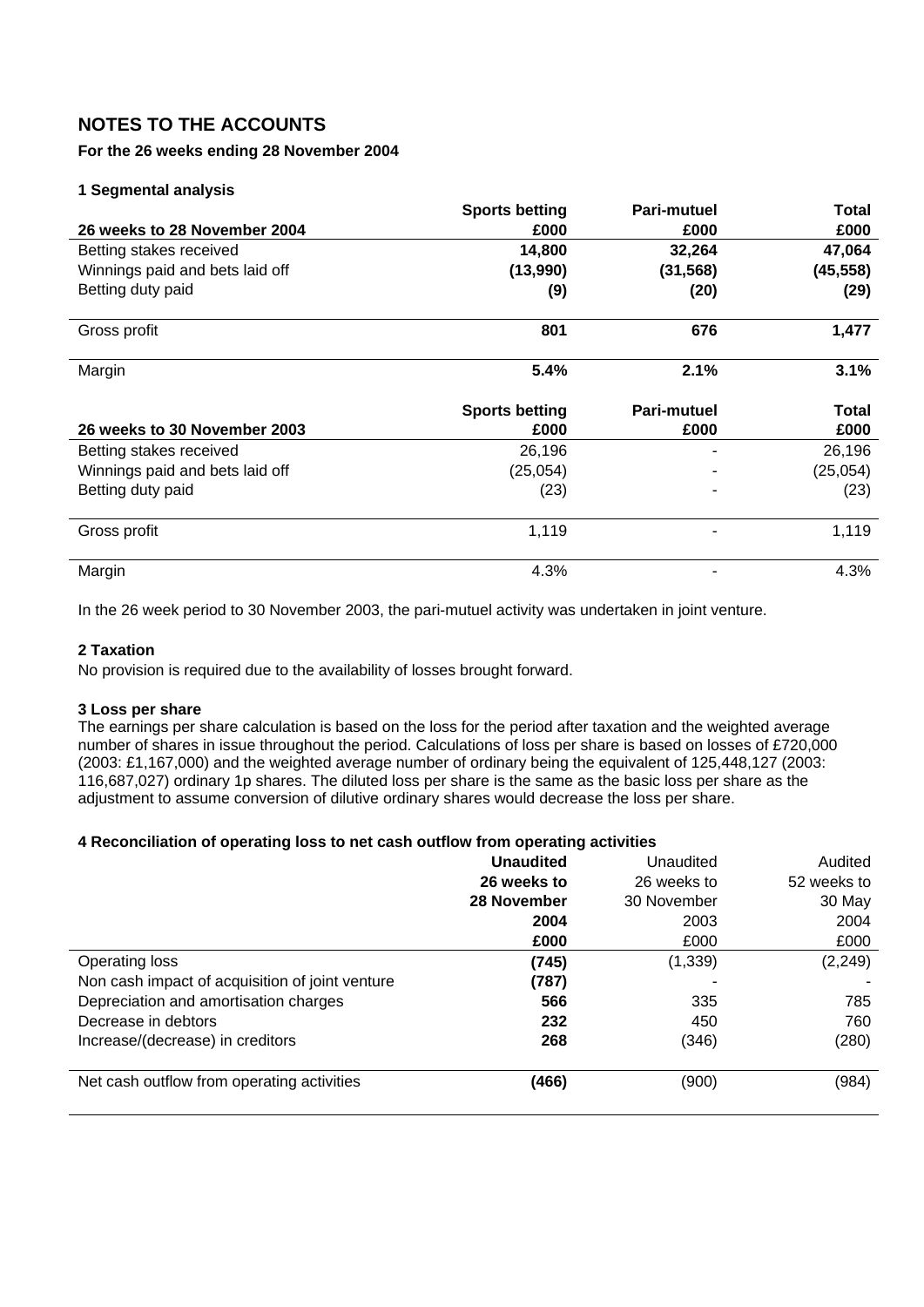## **NOTES TO THE ACCOUNTS**

## **Continued**

## **For the 26 weeks ending 28 November 2004**

## **5 Analysis of net funds**

|                          |           |           | At 28           |
|--------------------------|-----------|-----------|-----------------|
|                          | At 31 May |           | <b>November</b> |
|                          | 2004      | Cash flow | 2004            |
|                          | £000      | £000      | £000            |
| Cash in hand and at bank | 444       | 139       | 583             |
| Bank overdraft           | (7)       | ۰         | (7)             |
|                          | 437       | 139       | 576             |

## **6 Acquisition**

The 50% of European Wagering Services Limited (previously trading as Euro Off-Track) not previously owned was acquired on 30 June 2004 and was accounted for as follows:

|                              | Book value on |
|------------------------------|---------------|
|                              | acquisition   |
|                              | £000          |
| Tangible fixed assets        | 99            |
| <b>Debtors</b>               | 517           |
| Cash                         | 414           |
| Creditors                    | (1,621)       |
| Net Assets acquired          | (591)         |
| Share in joint venture (50%) | (296)         |
| Goodwill                     | 997           |
| Issue of shares              | (88)          |
| Share premium                | (613)         |
| Consideration                |               |

The consolidated profit and loss account includes the group's share of turnover and operating profit for the period to 30 June 2004. Thereafter, the results of the operation are fully consolidated.